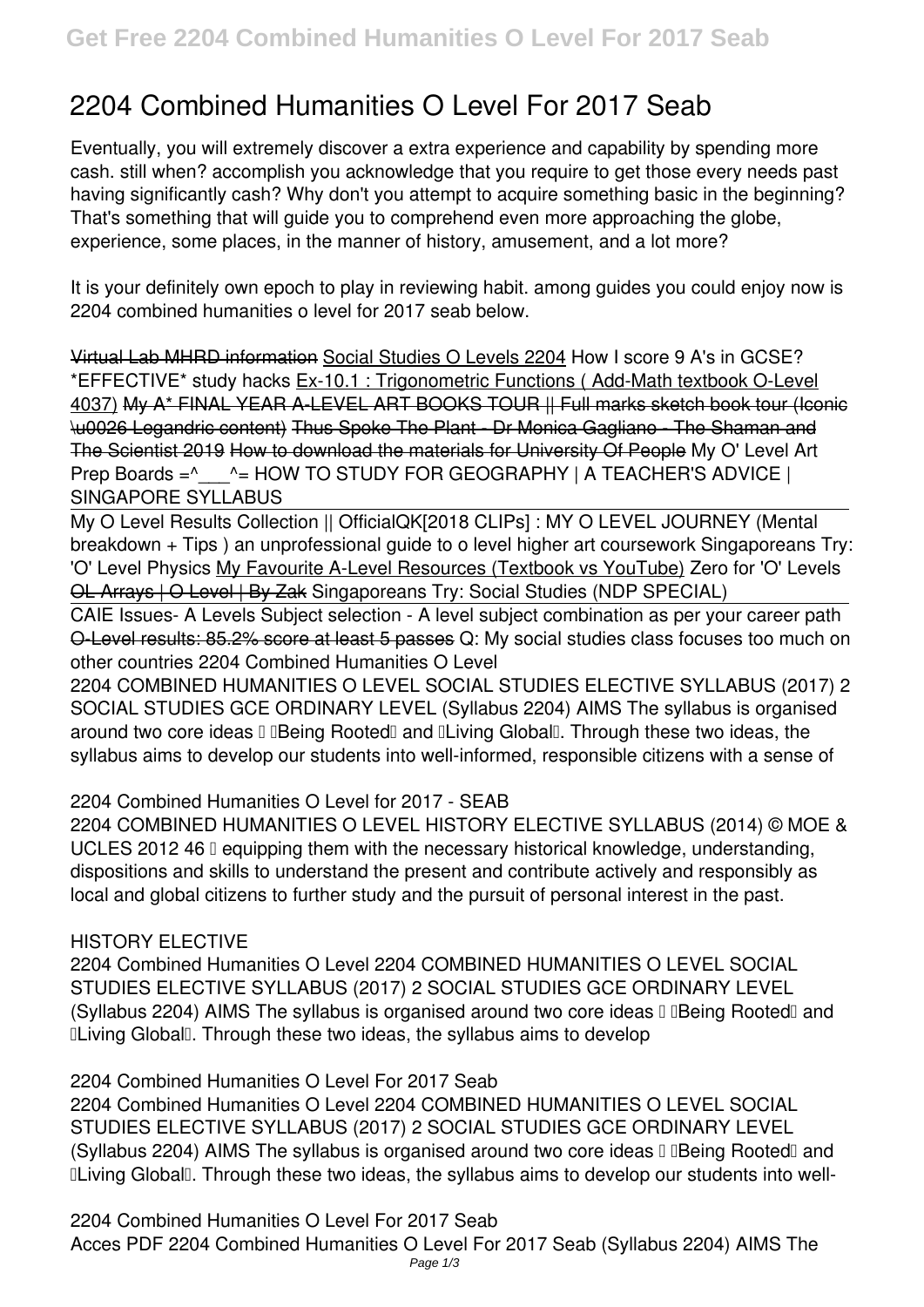syllabus is organised around two core ideas II Being Rooted and Lliving Global I. Through these two ideas, the syllabus aims to develop our students into well-informed, responsible citizens with a sense of 2204 Combined Humanities O Level for 2017 - SEAB Sunday, 22 November

## 2204 Combined Humanities O Level For 2017 Seab

Suggested answers to 2016 O level Combined Humanities (Social Studies) 2204 Paper 1 1a) Study Source A The cartoonist<sup>'</sup>s message is that Iraq was threatening Kuwait. This can be seen from the source that depicts Saddam as Ithrowing down the gauntlet lover Kuwait. This shows that Iraq was aggressive and had intimidated Kuwait.

# PENCILTUTOR SCHOOL (PTE) LTD. CO. REG. NO. 200601708E BLK ...

Dear students, the answers to the 2016 O level Combined Humanities (History) 2204 Paper 3 have been uploaded at www.penciltutor.edu.sg.All solutions/ answers are provided by teachers of Penciltutor School and the Singapore MOE or UCLES bears no responsibility for these suggested solutions/ answers.

Suggested answers to 2016 O level Combined Humanities ...

How? I only started to panic in the O level year. Even after memorising the (whole) textbook, my extremely-long-essay-like answers only got me 2 marks out of 8? Since combined humans was a compulsory subject to take into account for JC admission, I decided to work hard. (By sacrificing other subjects for humanities, hehe!)

## O'levels Combined humanities (SS/H) -MY STORY FOR A1

2272 HUMANITIES GCE ORDINARY LEVEL SOCIAL STUDIES SYLLABUS (2018) 5 Objective 3  $\mathbb I$  Constructing Explanations Candidates should be able to:  $\mathbb I$  analyse societal issues through different perspectives  $\Box$  construct reasoned arguments and make informed judgement and recommendations. O-LEVEL ASSESSMENT SPECIFICATION GRID FOR SOCIAL STUDIES

Humanities (Social Studies, Geography)

Social Studies is a compulsory subject for students taking Singapore-Cambridge GCE IOI Level Examination, as Paper 1 of Combined Humanities. The curriculum of Social Studies is prepared in accordance with the 2204 Combined Humanities Syllabus.

Social Studies | Horizon Education

Dear students, the answers to the 2016 O level Combined Humanities (Geography) 2204 Paper 2 have been uploaded at www.penciltutor.edu.sg.All solutions/ answers are provided by teachers of Penciltutor School and the Singapore MOE or UCLES bears no responsibility for these suggested solutions/ answers.

Penciltutor's answers to 2019 O Level papers: Suggested ...

Download Ebook 2204 Combined Humanities O Level For 2017 Seab 2204 Combined Humanities O Level For 2017 Seab Thank you enormously much for downloading 2204 combined humanities o level for 2017 seab.Most likely you have knowledge that, people have see numerous time for their favorite books in the same way as this 2204 combined humanities o level for 2017 seab, but stop going on in harmful ...

2204 Combined Humanities O Level For 2017 Seab

2204 : Combined Humanities: English: Last year of examination in 2017. May be offered to